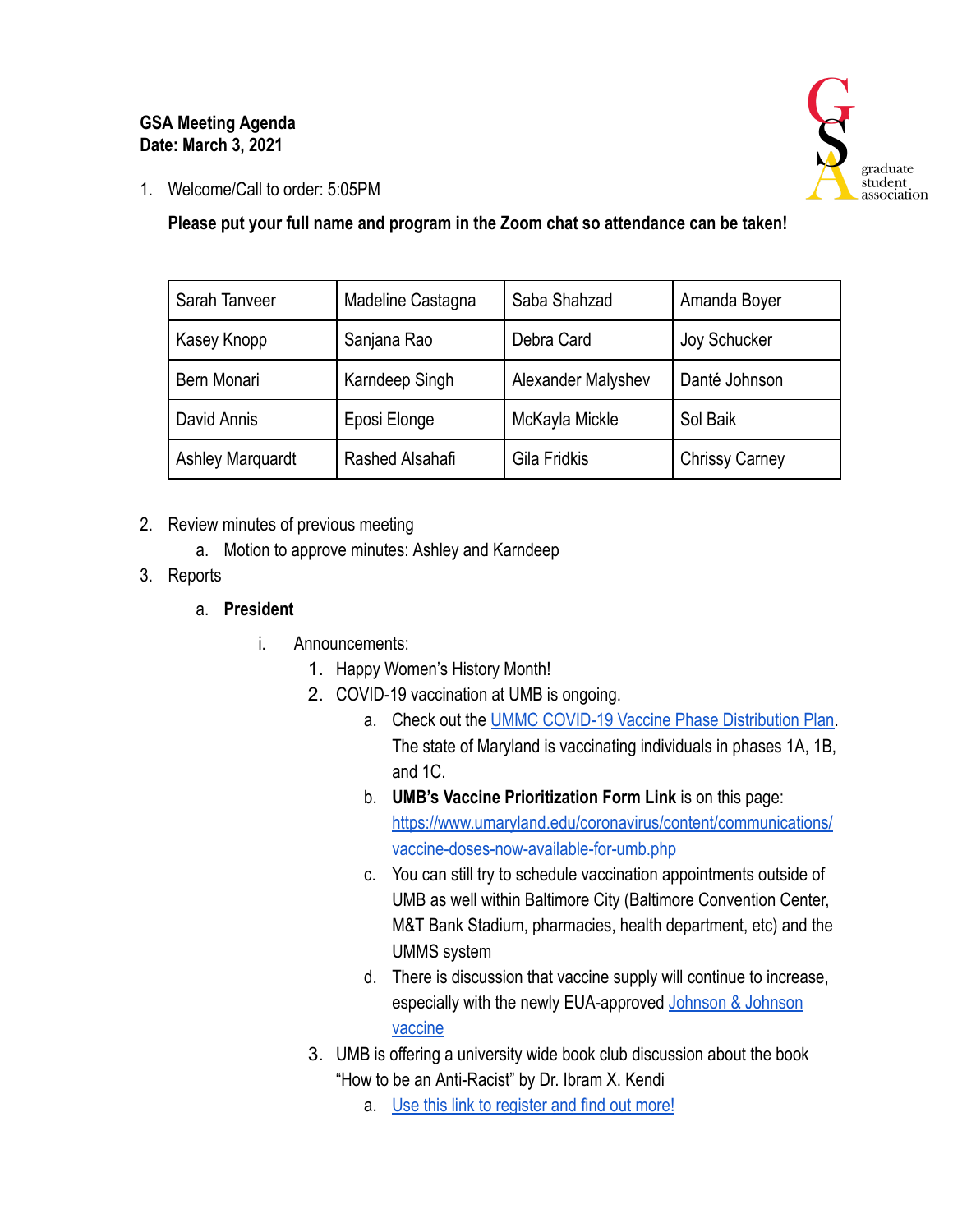- 4. The SafeRides program returns to service on Monday, March 1st!
	- a. [Click here for more details](https://www.umaryland.edu/police/safe-walk-safe-ride/)
	- b. Service is from 7AM 1AM (outside of those hours, UMB Police will provide rides).
	- c. Be patient with the new system and anticipate longer wait times due to COVID-19 safety guidelines!
- 5. Register for the Graduate Research Conference (GRC) by this Friday, March 5th. Encourage your colleagues to do so too! The event will be held virtually on March 26th.

#### b. **Vice President**

- i. Announcements
	- 1. Social Activities Committee: No new announcement. Committee members, look out for a meeting email soon!
	- 2. USGA Announcements:
		- a. USGA officially added the new Equity/DEI Officer position to the e-board. This is a position that will be open to *all UMB students*  who have been at school for at least six months. Keep an eye out for an announcement for applications if you are interested!
		- b. Results from UMB-wide COVID-19 Student Survey and Student Campus Climate Survey will both be released in March.

## c. **Treasurer**

- 1. Current Balance in GSA checking account: \$8111.85
	- **a.** Celeste will deposit if we go below \$5000
- 2. Pending Award Disbursement
	- a. Research Award: Working with Celeste to deposit award into student account
- 3. Finance Committee:
	- **a.** COVID WFH Award due in 2 weeks

## d. **Secretary**

- i. Announcements:
	- 1. GRC will be held virtually March 26th. The call for abstracts/ registration was sent out earlier this week. Registration for the Advancement to Candidacy Ceremony, held on the same day, can also be found [here](https://umbforms.wufoo.com/forms/q1kxzejx00uqu0p/).
	- 2. Mental Health Initiatives -Expanding Red Folder Training to peer training?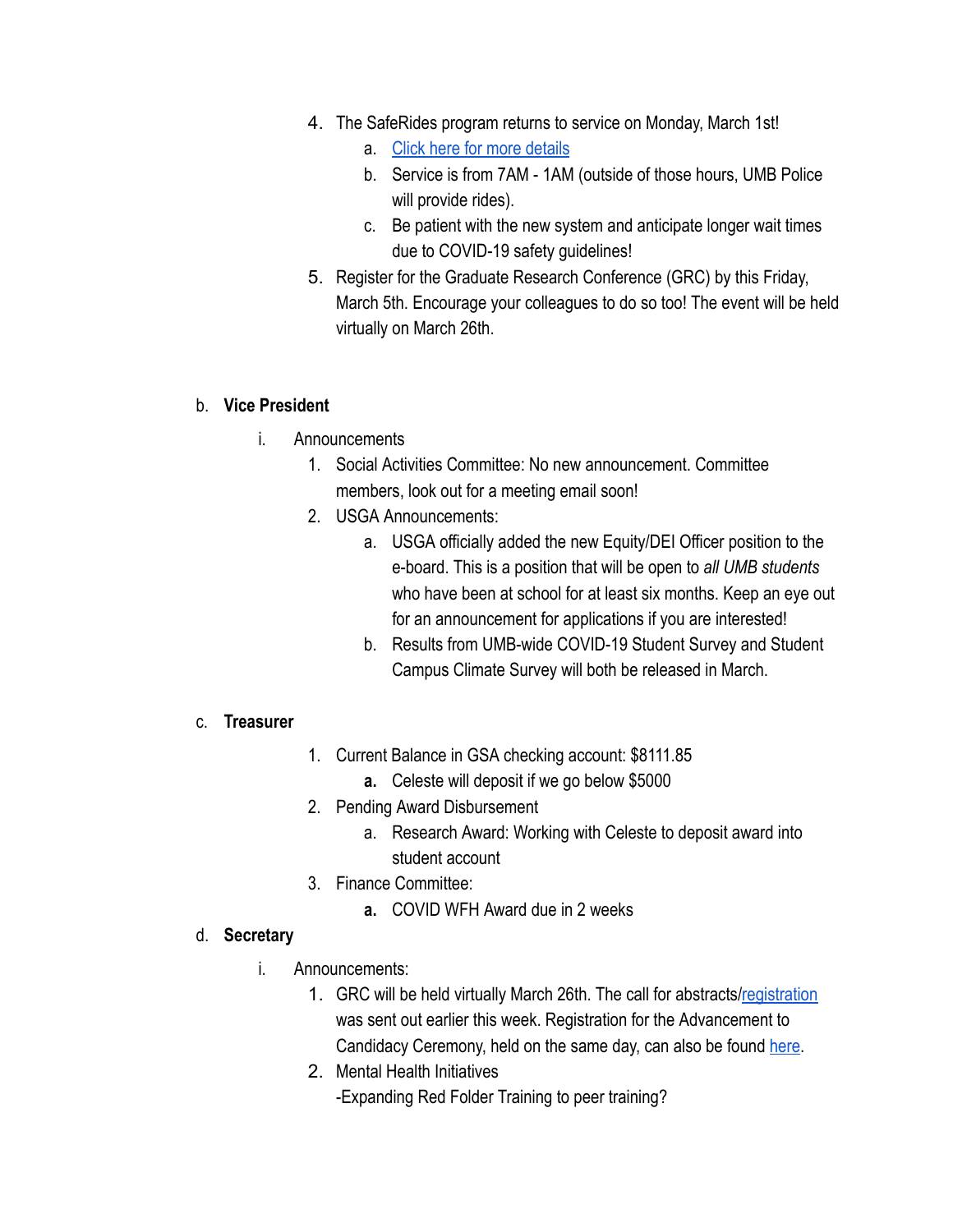3. If you are graduating or can no longer be a rep next semester, please recruit a new rep for your program!

# **e. Grad Council rep**

- i. Announcements:
	- 1. Professional Development Awards are open for the spring semester! Applications are due April 15th. This award provides funding for opportunities such as workshops, professional networking events, or trainings.
	- 2. If you ordered a shirt or mask and have not picked it up or somehow didn't get the email (some have been going to SPAM) please contact me so we can get you your shirt and/or mask! If you are interested in purchasing a shirt or mask please email me or type in the chat to ask more questions!
- ii. U of M grad council:
	- 1. We will be working with UMBC to include something in our GRC booklet to honor Alex Rittle, UMBC's past GSA President that passed away this past winter.
- f. **PR**
- i. Announcements:
	- 1. March issue just released (Monday 03/01) check it out!
		- a. Please send me any news, events, announcements, personal pieces, etc!
		- b. Newest column highlights a different volunteer organization around Baltimore each month. Let me know if you are aware of an organization you'd like to see in the spotlight! -Bern suggested Baltimore Safe Haven
	- 2. Consider signing up for one of my subcommittees!
		- a. Communications: Help gather info and come up with story ideas for the monthly Grad Gazette
		- b. Volunteer/Outreach: Help find and plan volunteer opportunities within the Baltimore community
- ii. Communications Committee
	- 1. Have you (or someone you know) participated in a COVID-19 vaccine clinical trial at UMB? The committee is putting together a story about what that experience has been like. Email me if you'd like to be included (or know someone who might)!
- iii. Volunteer Committee:
	- 1. No updates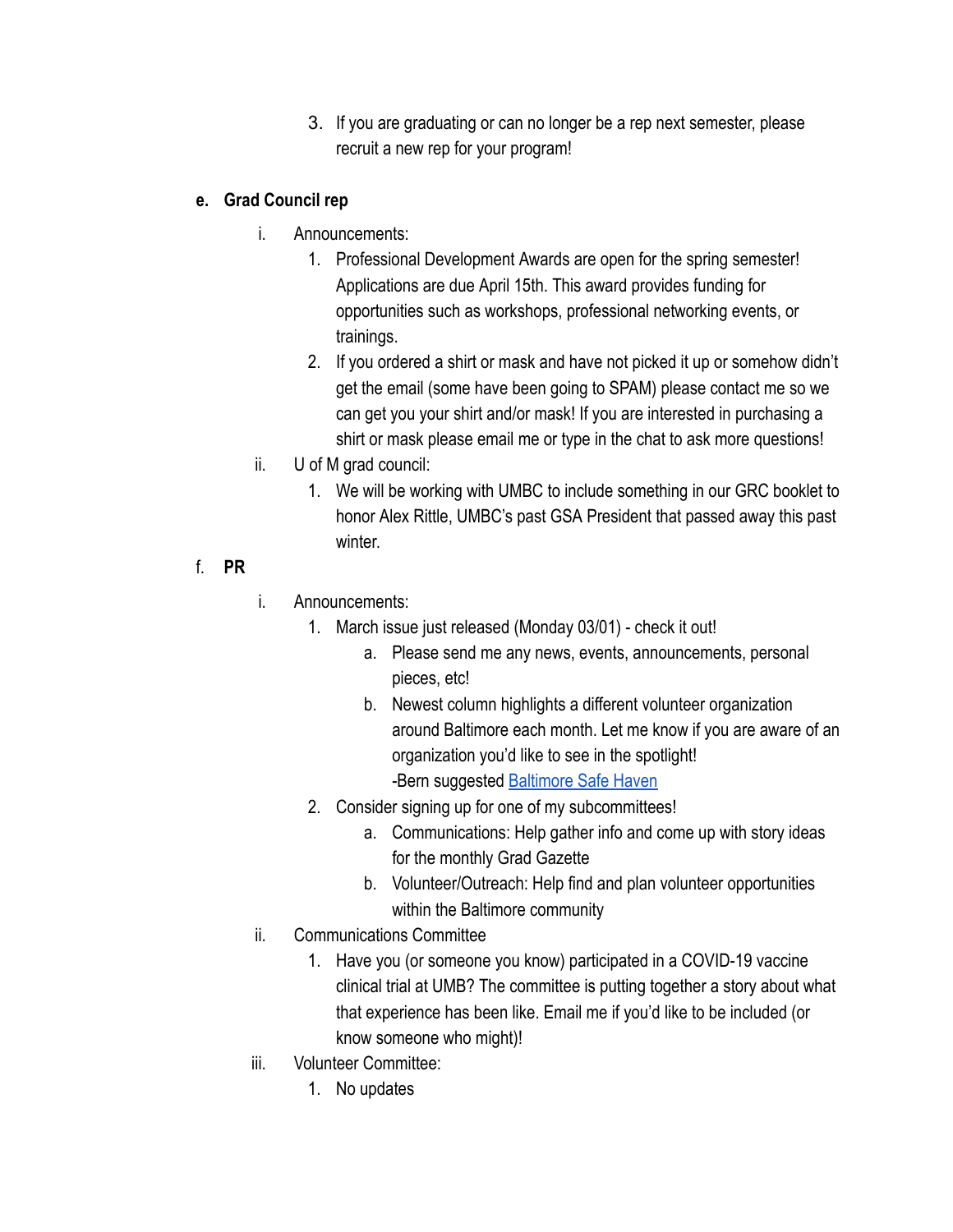- g. Meyerhoff: No updates.
- h. NOVA: NOVA's virtual Brain Awareness Week will be taking place on Thursday, March 18th from 4:30-5:30! 9th-11th grade Scholars from the UMB CURE program will be virtually "touring" various neuroscience-/neuroscience-associated labs where they will hear about cool research being done and even see some demonstrations to help promote awareness of and excitement about brain research.

## **i. Program Rep Updates/Questions/Concerns:**

- i. Wondering if there have been any updates in regards to our school gmail accounts (the @umaryland.edu email addresses)--if they are moving forward with canceling these gmail addresses/accounts or if we can keep them? Thank you! -Chrissy, MMED rep -No updates so far!
- ii. Wanted to bring up an issue with the HealthiestYou system is there any way we can get a different telehealth system for mental health? HealthiestYou is poorly suited to desktop use, the filtering functions for specialities doesn't work, and a therapist I've worked with previously told me that she's had issues getting accredited on the system. Thanks! - Bern, MMED grad student -Bern sent an email to Patty Alvarez, we'll keep you updated!
- 4. Old Business:
	- a. Meet & Confer updates
		- i. Meeting occurred on 02/18/21
		- ii. Discussed:
			- 1. Parking & Transportation
				- a. Still working to have more accessible parking on campus for students - Erin will follow up on making parking an "educational cost"
				- b. SafeRides is back after a thorough safety assessment!
			- 2. GRA stipend review
				- a. HR has completed their stipend review and recommended increases to the programs in the Graduate School
				- b. We pushed for transparency in the stipend assessment in the Graduate School as an annual process
				- c. Other updates in New Business (below)
			- 3. COVID-19 vaccine distribution on campus
				- a. Temporary vaccine shortage but vaccination has resumed on campus since our meeting!
			- 4. Mental First Aider Training at UMB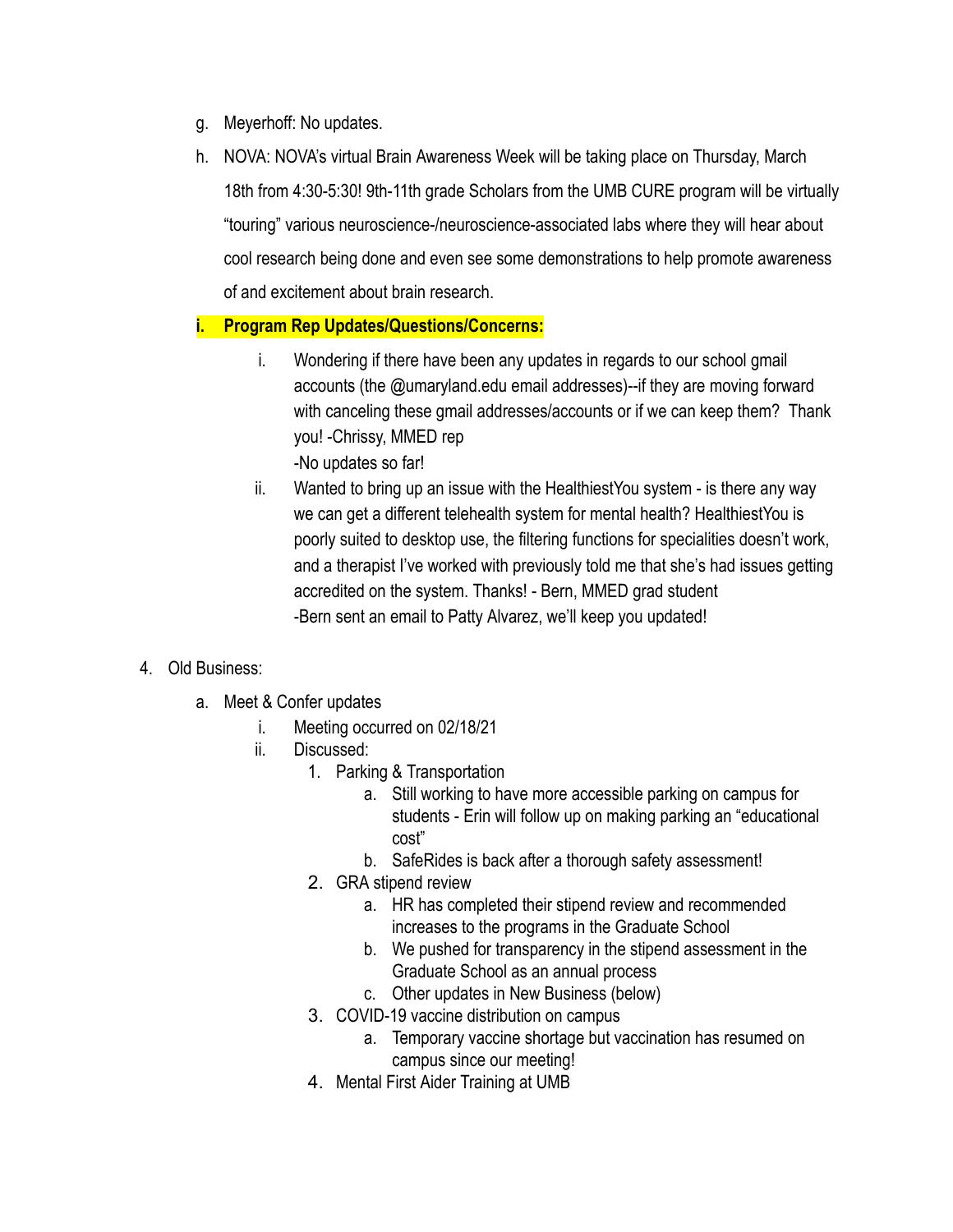- a. Moving to form a Mental Health coalition under Student Affairs to centralize efforts
- iii. Planned next agenda items:
	- 1. GRA Stipend Updates
	- 2. Discuss what it means to be a graduate student at UMB and how to communicate that to UMB leadership/to educate for more inclusive decision making
	- 3. Anything else that we should bring to their attention?
- b. SafeRides and SafeWalk perimeter
	- i. Working to expand the perimeter based on the geo-mapping of local student addresses
	- ii. Still waiting for the data provided for this assessment but we hope to update soon!
- 5. New Business:
	- a. GSA E-board met with UMB VP Dawn Rhodes to meet and share graduate student concerns
		- i. Plan to include Ms. Rhodes (soon to be Dr. Rhodes!) in our monthly M&C meetings!
	- b. Creation of the *Citizens Advisory Board* between UMB Police and the UMB community
		- i. Monthly meeting between Police Chief and others, including USGA president, GSA president, Staff Senate rep, and Faculty Senate rep. Others are welcome to attend!
		- ii. Purpose of this board is to have a space to communicate needs and concerns of those in the UMB community with UMB Police
		- iii. Some items we discussed:
			- 1. Updating Blue Lights on campus
			- 2. The Lyft programs & SafeRide program
			- 3. Chief Leone also shared what UMB Police is doing to address and confront the issues surrounding equitable and just policing:
				- a. Create case manager roles within their department and will work with the SOSW to create internship opportunities
				- b. Engage in implicit bias training with real-time scenarios
				- c. Facilitate more community engagement with new programs
	- c. GRA Stipend Increases for all UMB Graduate students
		- i. ICYMI: UMB HR conducted salary reviews which include the assessment of graduate student assistantships. HR shared their recommendations with all programs in the Graduate School the week of February 15th, and Erin Golembewski was scheduled to meet with program directors the week of February 22nd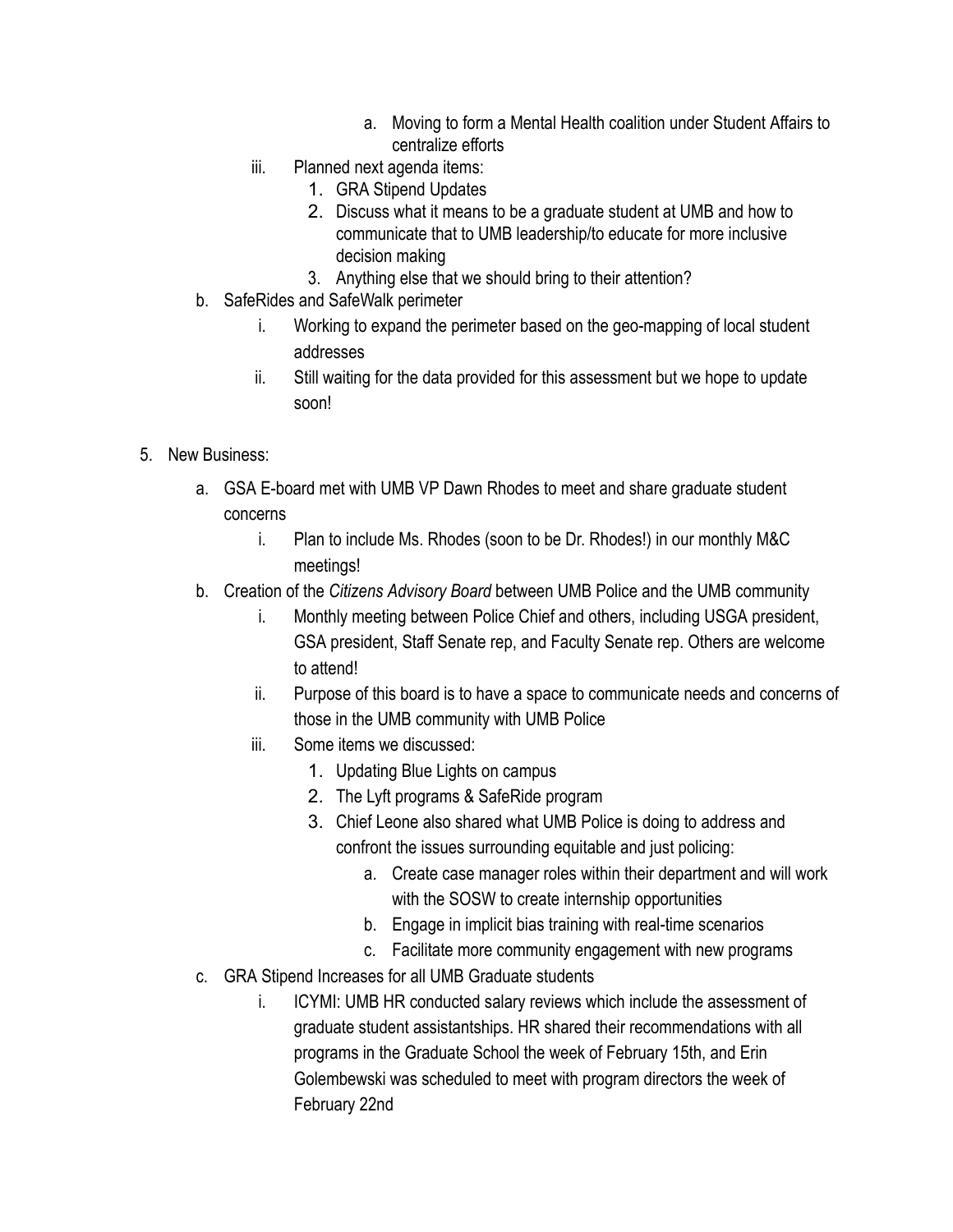- 1. GPILS conducted their own assessment and notified GPILS students of their \$2K stipend increase prior to the results of the HR review. However, even after the HR recommendations have been sent out, there has not been any updates announced for non-GPILS students
- 2. Current GRA stipends are not sufficient for living in Baltimore City in 2021 and are not equitable across programs
- ii. Current updates:
	- 1. Most recent updates from Erin:
		- a. "There is a lot of support for stipend increases in most programs."
		- b. "I am meeting with them individually to discuss implementation schemes and schemes."
		- c. She anticipates that implementation will be after GPILS (after 07/01/2021) because "there is a large budget impact."
	- 2. Erin met with GERO program directors separately to discuss some of the GERO-specific challenges with stipend increases
	- 3. We are pushing for a transparent, annual stipend assessment for all programs:
		- a. Systematic review that the Graduate School would maintain and students would not bear the responsibility it takes to advocate for this (informed by cost of living, NIH mandated minimums, etc)
		- b. We'd like to be able to know:
			- i. How are these decisions made? What factors are considered?
			- ii. How does program funding alter changes in student stipend?
			- iii. How does the Graduate School push for equity across programs for stipends?
		- c. Will still create a public statement about this issue and send to all
- iii. What do you think? What do you want to know more about?
- 6. Upcoming Events:
	- a. GSA Exec Elections (Nominations at April meeting, voting at May meeting) Officers interested in serving on e-board again (please put your name by any position you'd be interested in):
		- i. President : Sydney
		- ii. Vice President :
		- iii. Treasurer :
		- iv. Secretary : Hadley
		- v. Public Relations :